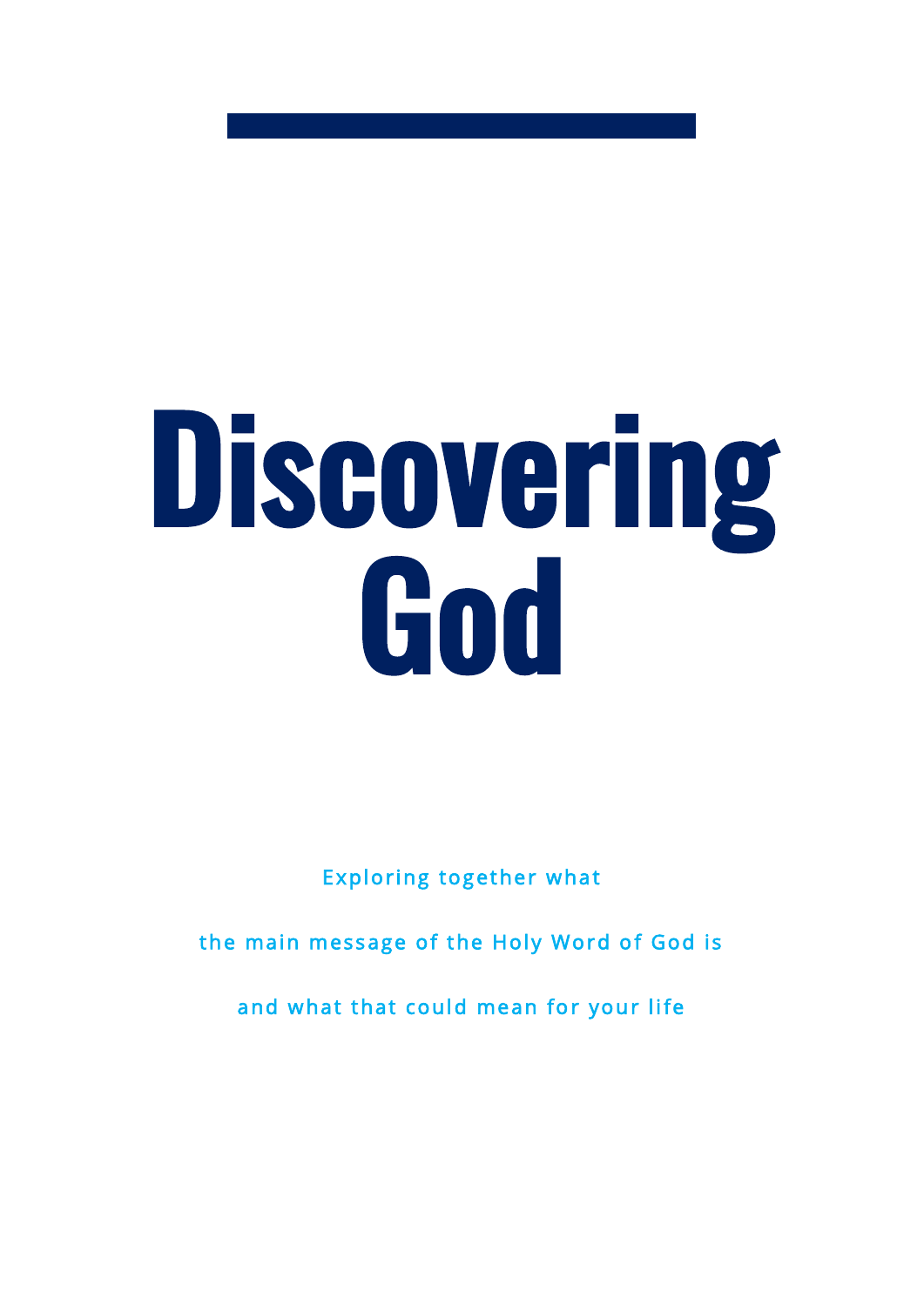#### **Content**

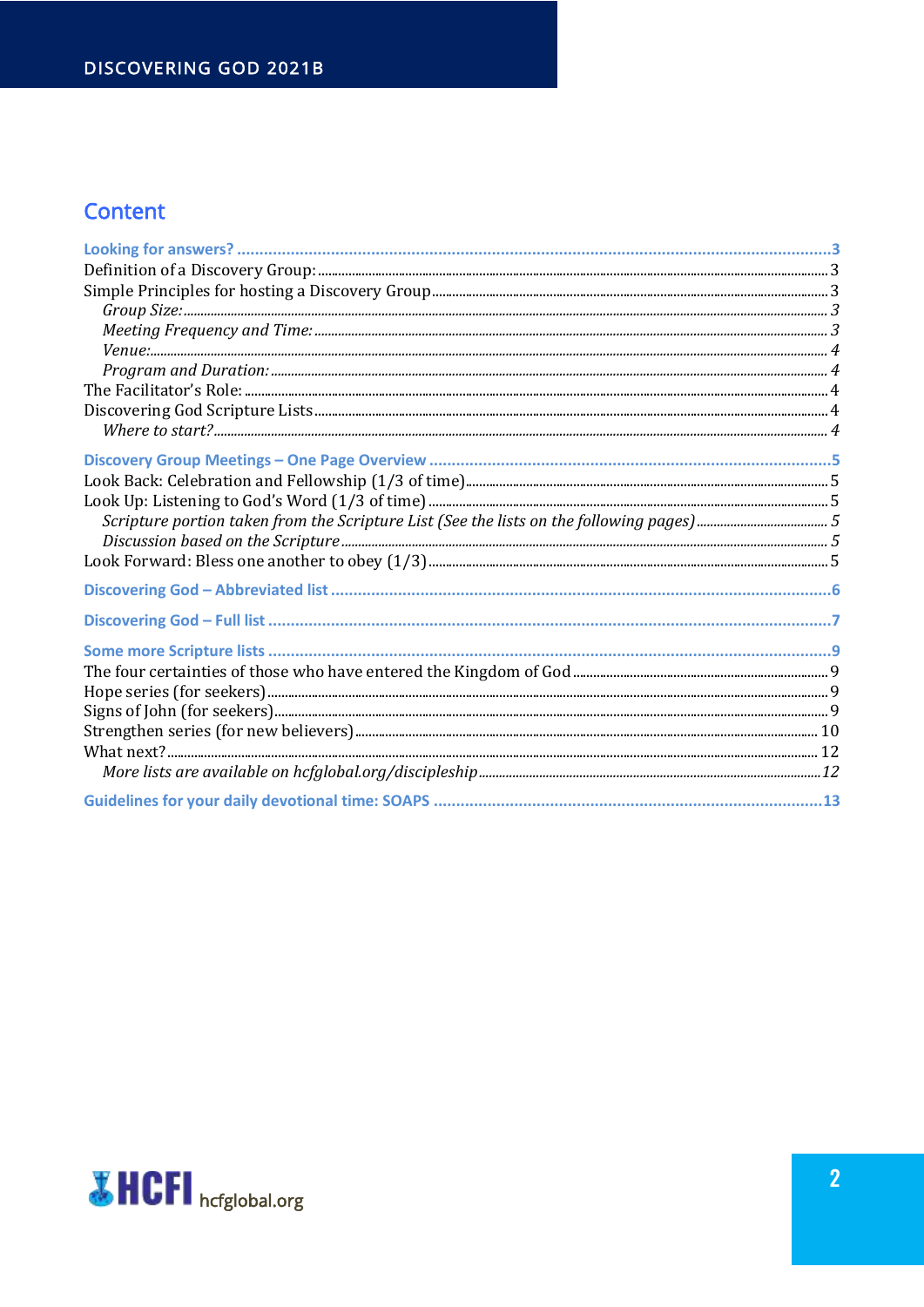## <span id="page-2-0"></span>**Looking for answers?**

I find myself in a broken world – how do I cope? How do I make sense of it all? Who am I? Where do I come from? Where am I going? What is the purpose of my life? What is really important? Am I doomed to be a helpless victim for the rest of my life? If anything, what can I do to improve my situation?

Welcome to the real world where everything seems to be shaking and where questions about important issues are pushed to the background by urgent things that are not always that important.

This series of meetings will take you on a journey of discovery through the Holy Word of God. En route we will ask Jesus Christ to guide us and to help us to discover worthwhile answers to deep questions.

<span id="page-2-1"></span>The small group approach we will be using, is known as Discovery Groups.

## Definition of a Discovery Group:

A Discovery Group consists of two to five seekers who want to get a deeper understanding of the main message of the Holy Word of God and what that could mean for people who live in a broken world.

## <span id="page-2-2"></span>Simple Principles for hosting a Discovery Group

#### <span id="page-2-3"></span>Group Size:

Keep the group small, 3-5 people including the facilitator. This is the optimal size for a group of busy people, especially for online meetings. Face to face groups may have one or two persons more. With a larger group, there is the risk of people missing out on important encounters. In a larger group, there would also not be enough time for deep sharing and personal involvement. If other people would like to join a group, it is better to aim for multiplication by creating a new group rather than by increasing the number of people in the first group.

Create the groups by inviting people from your own social circles to join you in the journey of discovery.

#### <span id="page-2-4"></span>Meeting Frequency and Time:

Meeting once a week or every other week is adequate in most cases. Meetings further apart will have less impact in transformation and in multiplication. During holidays or emergencies, the time between meetings might be longer.

Timing of the meeting: it is important to meet only when all the members of the group can be present. This is the best way to develop depth of relationships between the participants.

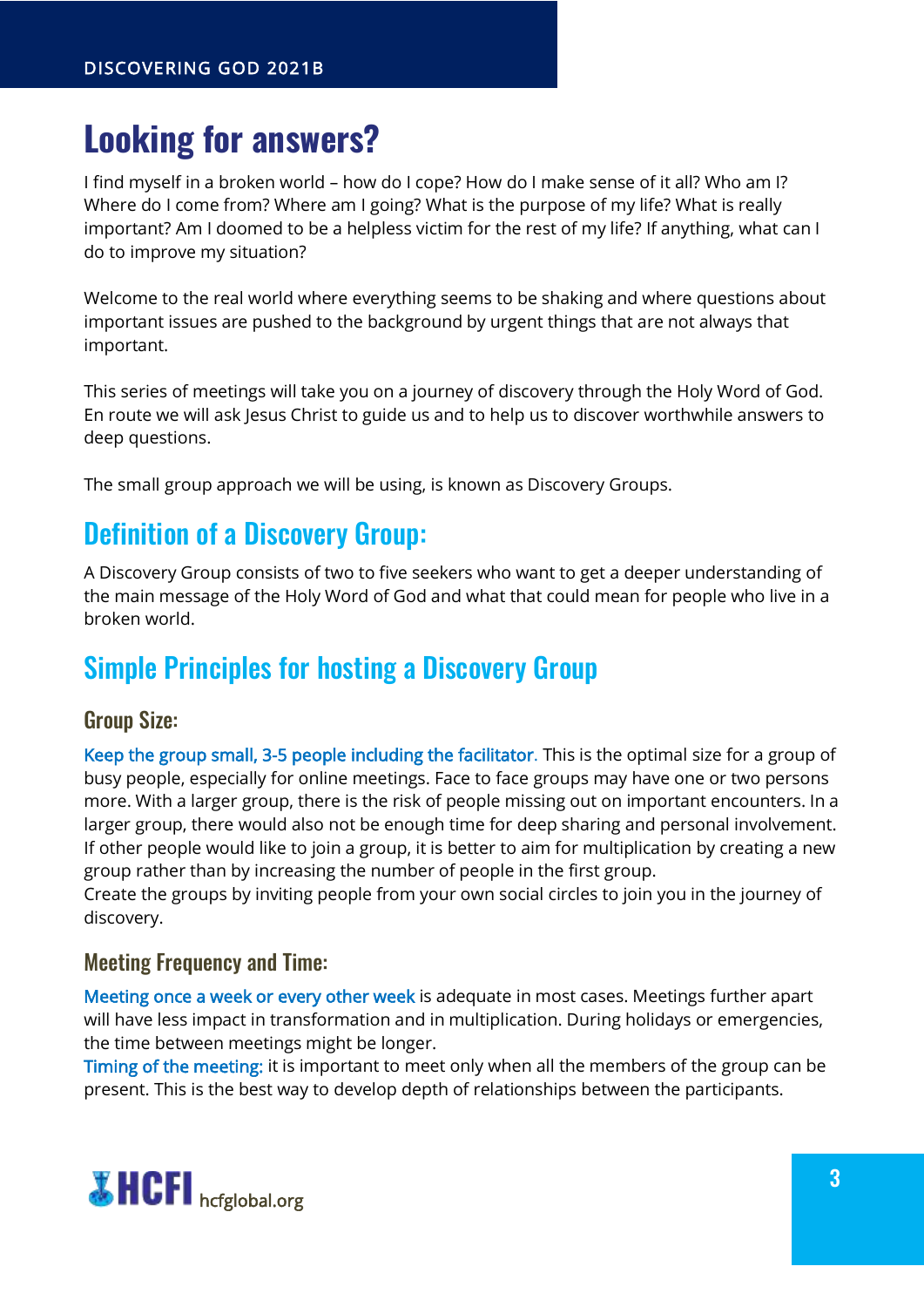#### <span id="page-3-0"></span>Venue:

Meet in places where people normally meet (at home, in a restaurant, at work, in a park, in a shopping centre, etc.).

#### <span id="page-3-1"></span>Program and Duration:

Each meeting has three parts – Look Back, Look Up, Look Forward. Each part is vital and should not be neglected. Use the same amount of time for each part – usually thirty minutes per part = ninety minutes total.

## <span id="page-3-2"></span>The Facilitator's Role:

Each Discovery Group has a facilitator who initiates the meetings. After a facilitating a few times, the group members start taking turns to facilitate the meeting. This way they learn how to facilitate their own groups once that becomes possible. The facilitator should:

- Be an example by showing participants how to respond to the teachings of the Holy Word of God, as well as how to grow in love for and obedience to God.
- Facilitate group discussions *(organization, time management and speaking time)*
- Ask questions rather than teaching or preaching
- Give everyone an opportunity to participate
- Consider everyone as a potential facilitator
- Focus more on the creation of new groups through mentoring and multiplication than on enlarging the size of existing groups.
- Guide and support new group facilitators
- Encourage them to start a new group with other people
- Ensure good relationships between facilitators to maintain the formation dynamic and accountability….

## <span id="page-3-3"></span>Discovering God Scripture Lists

For your convenience, we provide two Scripture Lists that you can choose from: An abbreviated list and a complete list.After those two lists, we have added a selection of other Scripture Lists.

#### <span id="page-3-4"></span>Where to start?

You know the participants in your group better than we do. You might even want to involve the group members in the decision about where to start – select your own route through the Scripture Lists  $\circled{c}$ .

On the next page you will find the one-page outline for Discovery Group meetings. Please use it for every meeting. The temptation will be to spend too much time on one or two of the parts and to neglect the other part(s). Make sure you use one third of the time for each of the three parts.

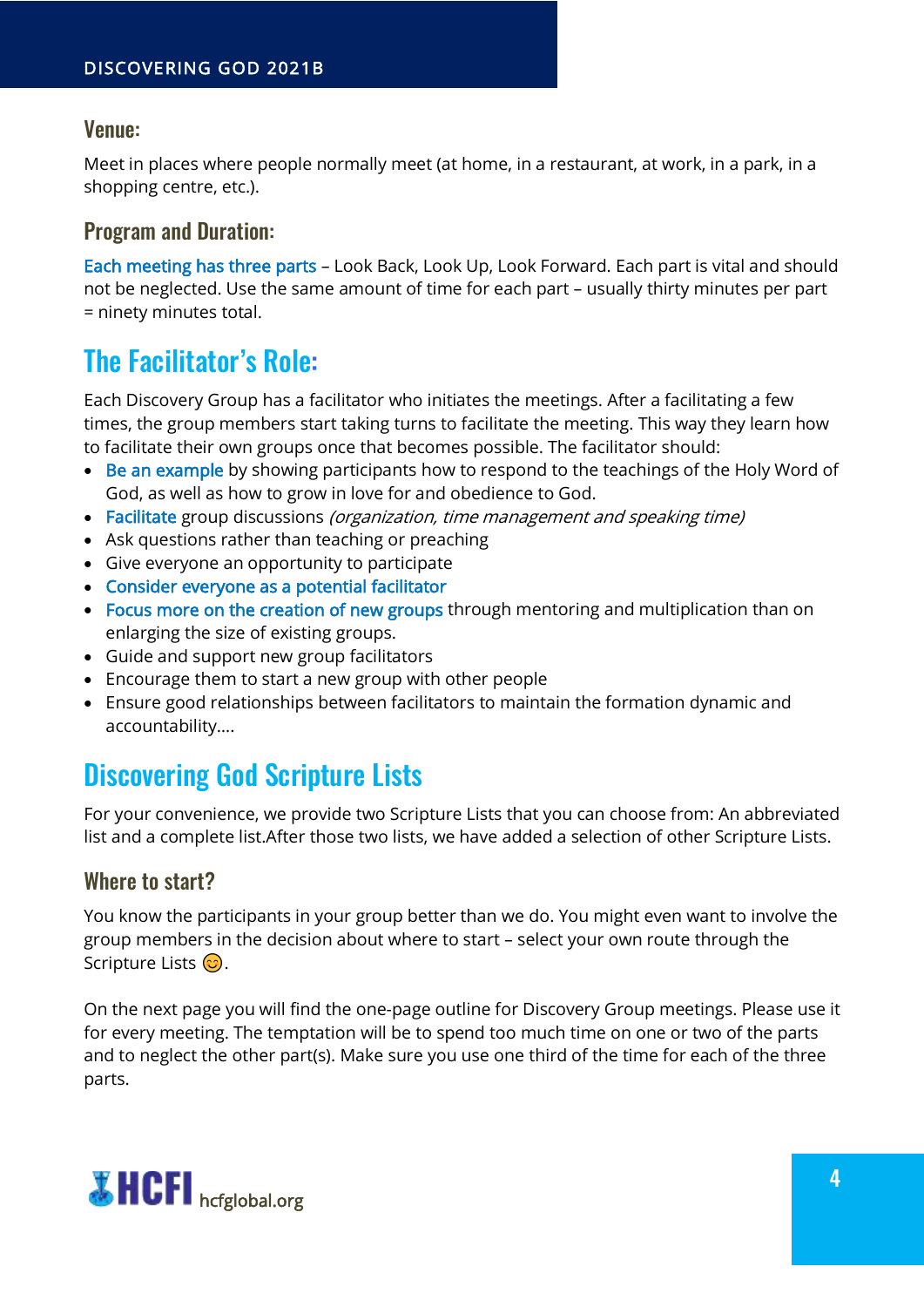# <span id="page-4-0"></span>**Discovery Group Meetings – One Page Overview**

## <span id="page-4-1"></span>Look Back: Celebration and Fellowship (1/3 of time)

Welcome everybody and open with prayer in the Name of Jesus.

- What happened in the past week that you are thankful for?
- How did it go with the implementation of your "I will…" statements?
- What challenges / struggles are you facing right now? (take notes, you will pray for one another in the third part of the meeting)

## <span id="page-4-2"></span>Look Up: Listening to God's Word (1/3 of time)

#### <span id="page-4-3"></span>Scripture portion taken from the Scripture List (See the lists on the following pages)

#### <span id="page-4-4"></span>Discussion based on the Scripture

- Share your answers to one or more of these questions:
	- o What did you discover in today's Bible input?
	- o What did you learn about God / His ways / Jesus Christ?
	- o What did you learn about people / yourself?
- What could Jesus be saying to you about what He has taught you in this meeting? How could that affect your family, friends, congregation, workplace, and neighbourhood?

### <span id="page-4-5"></span>Look Forward: Bless one another to obey (1/3)

- What does Jesus want you to do about what He taught you? Pray about it now and write down your answer. "With the Lord's help I will…" Participants share and write down one another's answers
- Pray with one another:
	- o For the Lord's help to implement your "I will…" statements
	- o For one another's challenges/struggles shared in Part One
	- o For the people on your Lost List (VIP's Very Important Persons)
- When and where do we meet again?

Note: make sure your "I will" statements meet the SMARTIE goal criteria:  $S =$  specific; M = measurable; A = attainable; R = result-oriented; T = time-limited; I = in line with the vision to see God's kingdom come in your five social circles (family, friends, faith community, workplace, neighbourhood); E = exalting God

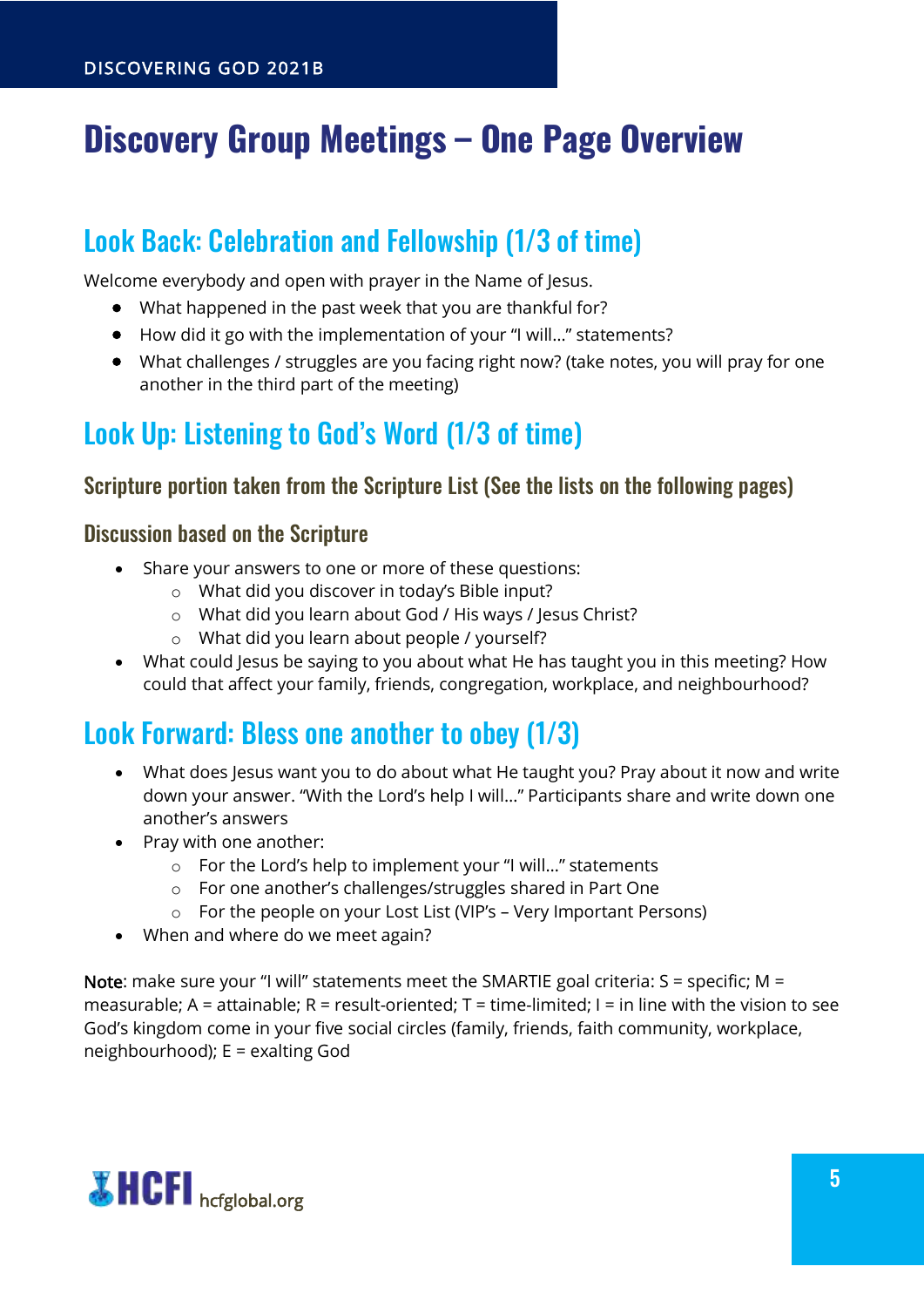# <span id="page-5-0"></span>**Discovering God – Abbreviated list**

Discovery Groups can use the following passages for the "Listening to the Word" portion of your group meeting.

|     | Week Core Story                                        | <b>Read Passages</b>                            | <b>Key Verses</b>           |
|-----|--------------------------------------------------------|-------------------------------------------------|-----------------------------|
| 1.  | God creates                                            | Genesis 1:1-25                                  | Gen. 1:1,3,9,12, 14,20,24.  |
| 2.  | God creates people                                     | Genesis 1:26-27, 2:7-9; 15-25Gen. 2:7-9 & 15-24 |                             |
| 3.  | Disobedience of people                                 | Genesis 3:1-24                                  | Gen. 3:1-7                  |
| 4.  | Noah & the Great Flood                                 | Genesis 6:5-22                                  | Gen. 6: 9-13, 17, 22,       |
| 5.  | The Tower of Babel – scattering people                 | Genesis 11:1-9                                  | All                         |
| 6.  | God's promise to Abraham                               | Genesis 12:1-8 & 15:1-6                         | Gen. 15:1-6                 |
| 7.  | God approves Abraham's faith/obedience Genesis 22:1-18 |                                                 | Genesis 22:1-2, 9-18        |
| 8.  | God spares His people                                  | Exodus 12:1-28                                  | Exodus 12: 21-28            |
| 9.  | God tells His people how to live                       | Exodus 19:5-9; 20:1-21                          | Exodus 20: 2-17             |
| 10. | God shows Old Testament forgiveness                    | Leviticus 4:1-2, 13-21, 27-31                   | Leviticus 4:13-21           |
| 11. | God promises Saviour for the people                    | Isaiah 53:1-12                                  | All                         |
| 12. | lesus is born                                          | Luke 1:26-38 & 2:1-20                           | Luke 1:28-38                |
| 13. | Jesus is baptized & tested                             | Matthew 3:13-17, 4:1-11                         | Matthew 3:13-17             |
| 14. | esus heals the paralyzed man                           | Luke 5:17-26                                    | All                         |
| 15. | esus talks about His betrayal                          | Matthew 26:17-30                                | Matthew 26:20-30            |
| 16. | Jesus is Betrayed & Faces Trial                        | John 18:1-40 & 19:1-16                          | John 19: 5-16               |
| 17. | esus is Crucified                                      | Luke 23:32-56                                   | uke 23:32-34, 39-43, 46-48  |
| 18. | lesus is Alive                                         | Luke 24:1-53                                    | Luke 24:36-48               |
| 19. | How to enter into the Kingdom of God                   | John 3:1-21; Mark 16:15-18                      | John 3:16-21; Mark 16:15-18 |
|     |                                                        |                                                 |                             |

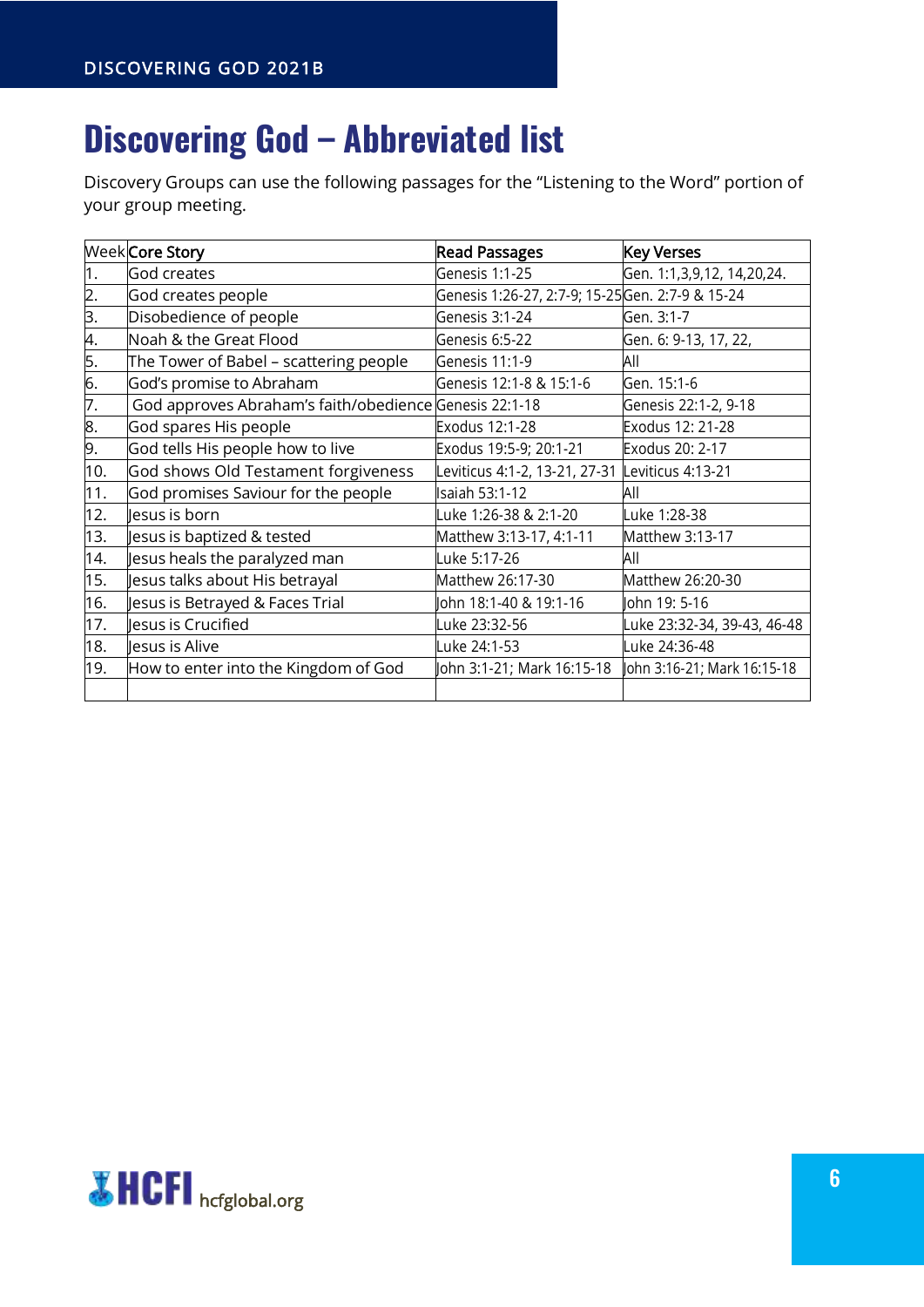# <span id="page-6-0"></span>**Discovering God – Full list**

|   | <b>Stories of the Beginning</b> |                    |  |
|---|---------------------------------|--------------------|--|
|   | God creates                     | Genesis $1:1 - 8$  |  |
|   | God completes His creation      | Genesis 1:26 - 2:3 |  |
| 3 | Adam and Eve disobey God        | Genesis $3:1 - 8$  |  |
| 4 | Adam and Eve face consequences  | Genesis 3:9 - 19   |  |
|   | Cain and Abel                   | Genesis 4:1 - 16   |  |
| 6 | Noah and the Flood              | Genesis 6:9 - 22   |  |
|   | The Tower of Babel              | Genesis 11:1 - 9   |  |

| <b>Stories of Abraham</b> |                                |                             |
|---------------------------|--------------------------------|-----------------------------|
|                           | Abraham the son of Terah       | Genesis 11:26 - 32          |
| 2                         | God speaks to Abraham          | Genesis 12:1 - 9            |
| 3                         | Hagar in the desert            | Genesis 16: 1 - 15          |
| $\overline{4}$            | God promises Isaac             | Genesis 17:1 - 19; 21:1 - 7 |
| 5                         | Sacrifice of the lamb/ram      | Genesis 22:9 - 19           |
| 6                         | Abraham seeks a wife for Isaac | Genesis 24:1 - 4, 56 - 67   |
|                           | Abraham dies                   | Genesis 25:7 - 11           |

|    | <b>Stories of the Prophets</b>         |                    |  |
|----|----------------------------------------|--------------------|--|
|    | God speaks to Jacob                    | Genesis 28:10 - 17 |  |
| 2  | Joseph forgives his brothers           | Genesis 45: 1 - 15 |  |
| 3  | Moses and the Passover Lamb            | Exodus 12:21 - 28  |  |
| 4  | The Holy God gives His Commandments    | Exodus 19:16 - 25  |  |
| 5  | Hanna, mother of the prophet Samuel    | 1 Samuel 1:1 - 20  |  |
| 6  | David anointed king by Samuel          | 1 Samuel 16:1 - 13 |  |
| 7  | Jonah the prophet and his assignment   | Jonah 1:1 - 17     |  |
| 8  | Isaiah the prophet and his calling     | Isaiah $6:1 - 8$   |  |
| 9  | Elisha the prophet and the widow's oil | 2 Kings 4:1 - 7    |  |
| 10 | Daniel the prophet and the dream       | Daniel 2:1 - 23    |  |

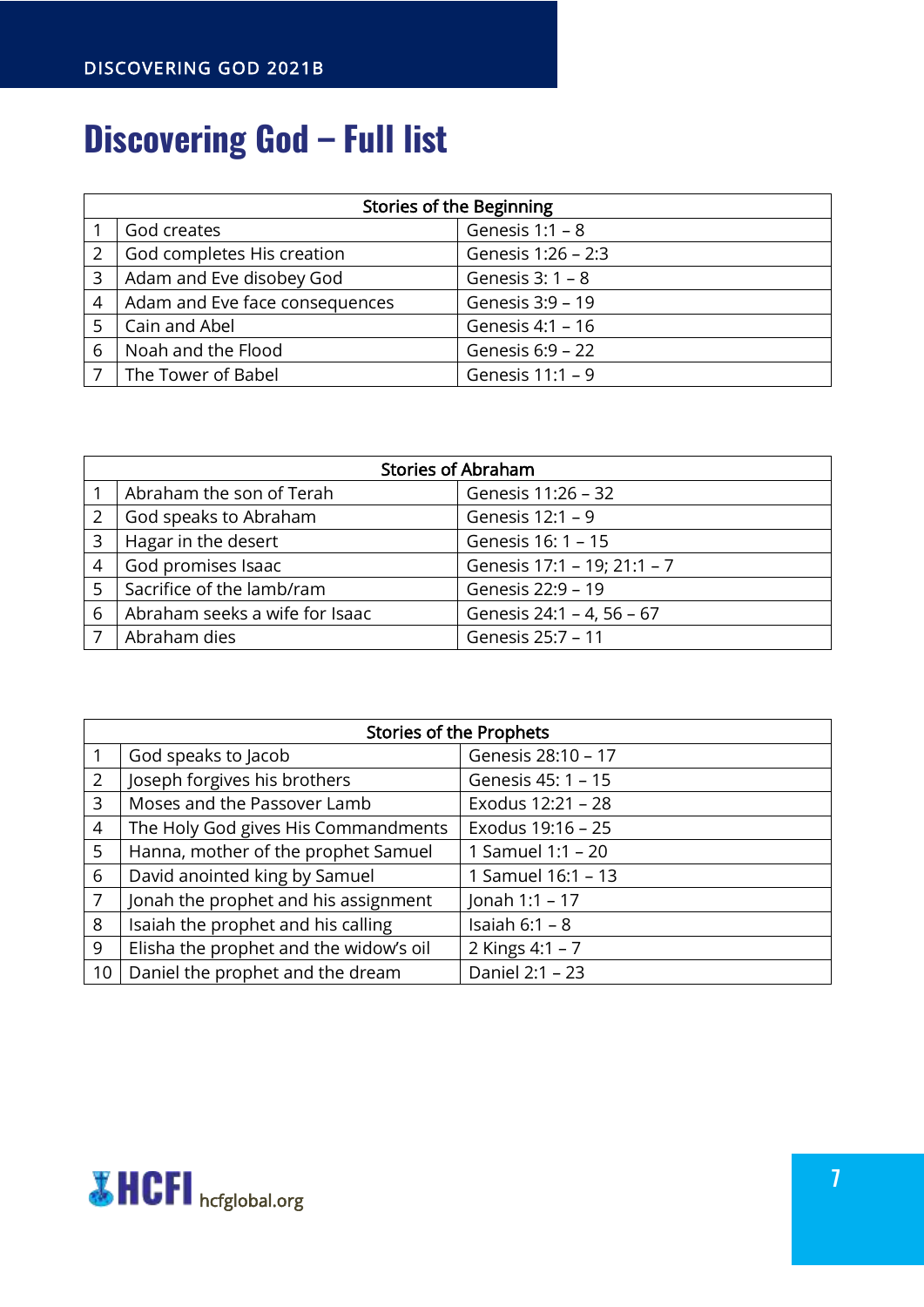#### DISCOVERING GOD 2021B

|                 | Stories of Jesus                       |                    |  |
|-----------------|----------------------------------------|--------------------|--|
|                 | The angel Gabriel announces Jesus      | Luke 1:26 - 38     |  |
| $\overline{2}$  | The song of Mary about Jesus           | Luke 1:46 - 55     |  |
| 3               | Jesus and His birth                    | Luke $2:1 - 7$     |  |
| 4               | John the Baptist testifies about Jesus | John 1:19 - 34     |  |
| 5               | Jesus and the sign of Jonah            | Matthew 12:33 - 42 |  |
| 6               | Jesus and His temptation in the desert | Luke 4:1 - 13      |  |
| $\overline{7}$  | Jesus and the suffering woman          | Luke 13:10 - 24    |  |
| 8               | Jesus and the paralytic man            | Mark 2:1 - 12      |  |
| 9               | Jesus and Zacchaeus                    | Luke 10:1 - 10     |  |
| 10 <sup>1</sup> | The heart of the father                | Luke 15:11 - 32    |  |
| 11              | The Way, the Truth, and the Light      | John 14:1 - 11     |  |
| 12              | The death of Jesus                     | Luke 23:32 - 48    |  |
| 13              | The empty tomb                         | John 20:1 - 10     |  |
| 14              | The Great Commission                   | Matthew 28:16 - 20 |  |

|                | Stories of early believers             |                     |  |
|----------------|----------------------------------------|---------------------|--|
|                | The story of Stephen                   | Acts 6:8 - 15       |  |
| 2              | The story of the Ethiopian man         | Acts 8:26 - 39      |  |
| 3              | The story of Paul and the sorcerer     | Acts 13:1 - 12      |  |
| $\overline{4}$ | The story of the deliverance of a girl | Acts 16:16 - 18     |  |
| 5              | The story of the burning of the books  | Acts 19:23 - 41     |  |
| 6              | The story of Paul in Malta             | Acts 28:1 - 10      |  |
|                | The fulfillment of the promises        | Revelation 7:9 - 16 |  |

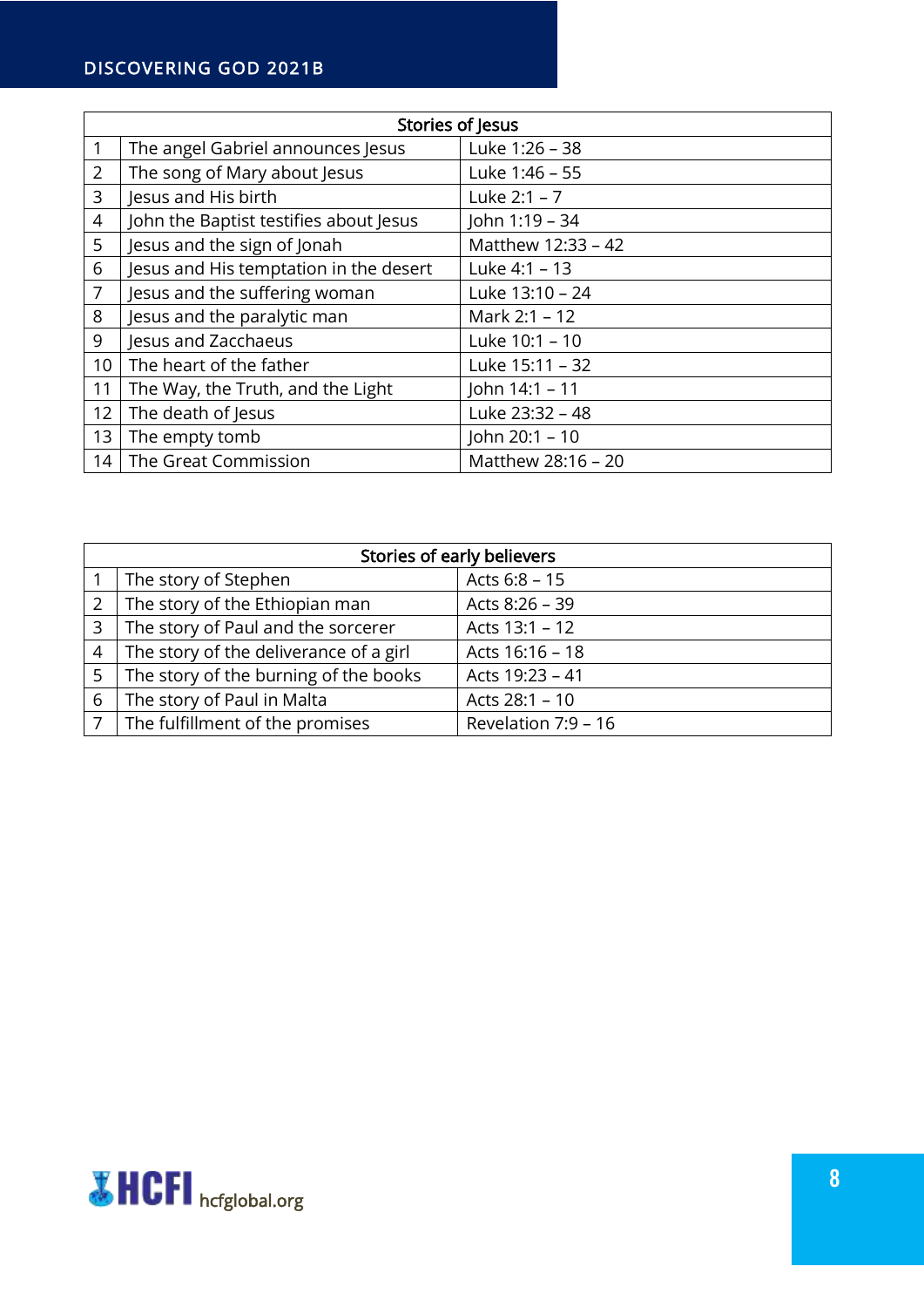# <span id="page-8-0"></span>**Some more Scripture lists**

## <span id="page-8-1"></span>The four certainties of those who have entered the Kingdom of God

| We have eternal life              | 1 John 5:11-13                         | 1 John 5:13    |
|-----------------------------------|----------------------------------------|----------------|
| Our sins have been forgiven       | 1 John 1:7-10                          | 1 John 1:9     |
| We are children of God            | Romans 8:12-17; Galatians<br>3:26, 4:6 | Romans 8:16    |
| Our names are in the Book of Life | Revelation 3:5                         | Revelation 3:5 |

## <span id="page-8-2"></span>Hope series (for seekers)

|    | Hope for the sinner   | Luke 18:9-14  |
|----|-----------------------|---------------|
| 2. | Hope for the poor     | Luke 12:13-34 |
| 3. | Hope for the runaway  | Luke 15:11-32 |
| 4. | Hope for the lost     | Luke 19:1-10  |
| 5. | Hope for the grieving | John 11:1-44  |
| 6. | Hope for the seeker   | John 3:1-21   |

## <span id="page-8-3"></span>Signs of John (for seekers)

|    | Turning of water into wine          | John 2:1-12  |
|----|-------------------------------------|--------------|
| 2. | Healing of the royal official's son | John 4:46-54 |
| 3. | Healing of the paralytic            | John 5:1-17  |
| 4. | Feeding of the five thousand        | John 6:1-14  |
| 5. | Walking on water                    | John 6:15-25 |
| 6. | Healing of the blind man            | John 9:1-41  |
|    | Raising Lazarus from the dead       | John 11:1-46 |

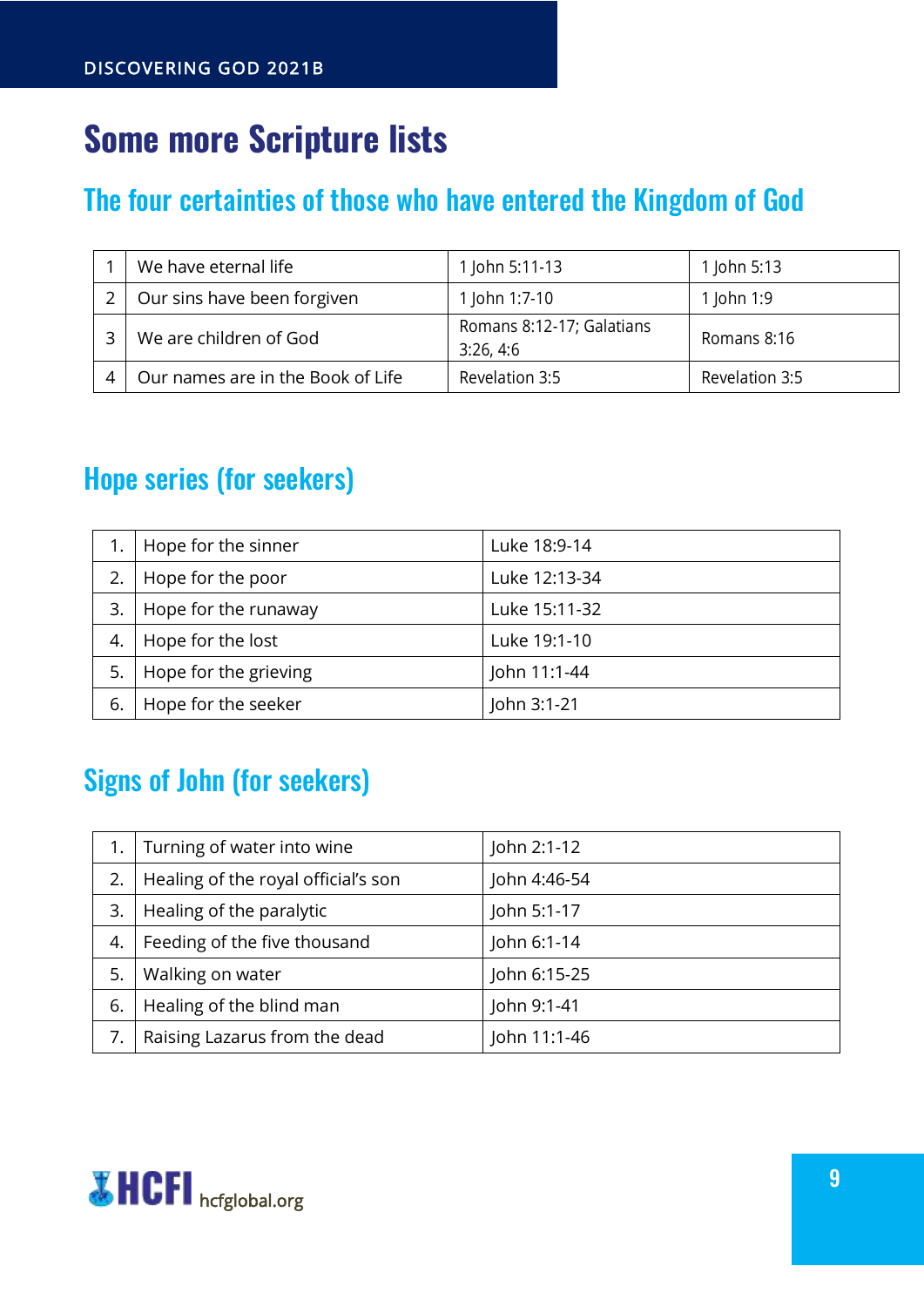## <span id="page-9-0"></span>Strengthen series (for new believers)

Jesus Says - learn to obey the basic commands of Jesus. Keep sharing Jesus with people on your list

| Learn and do                 | John 14:15-21                   |
|------------------------------|---------------------------------|
| 2.   Repent. Believe. Follow | Mark 1:14-17, Ephesians 2: 1-10 |
| Be baptized                  | Matthew 28:19, Acts 8:26-38     |
| Love God. Love People        | Luke 10:25-37                   |

Jesus Also Says - learn to obey the basic commands of Jesus. Keep sharing Jesus with people on your list

| Talk with God Learn and practice Jesus' Matthew 6:9-13<br>model prayer |                                      |
|------------------------------------------------------------------------|--------------------------------------|
| Remember and Commemorate Jesus                                         | Luke22:14-20, 1 Corinthians 11:23-32 |
| Give                                                                   | Acts 4:32-37                         |
| Pass it on                                                             | Matthew 28:18-20                     |

Follow as I follow - Make disciples. Pass on to others what you have learned. Teach these people to pass it on too.

| 1.   Find a Disciple          | 2 Timothy 1:1-14       |
|-------------------------------|------------------------|
| l Pass it on                  | 2 Timothy 2:1-4, 14-16 |
| 3. Teach them to teach others | 2 Timothy 3:1-17       |
| Hard times                    | 2 Timothy 4:1-22       |

Multiply your Discovery Group - Gather your disciples into new groups.

|    | Get started and make a plan<br>Listen to Jesus' instructions as you start a new<br>group                                                       | Luke 10:1-11         |
|----|------------------------------------------------------------------------------------------------------------------------------------------------|----------------------|
|    | Gather together                                                                                                                                | Acts 2:14-47         |
| 3. | Person of Peace<br>Look for people willing to share their story $ $<br>about Jesus. Start a group with that person &<br>their friends & family | Mark 5:1-20, 6:53-56 |

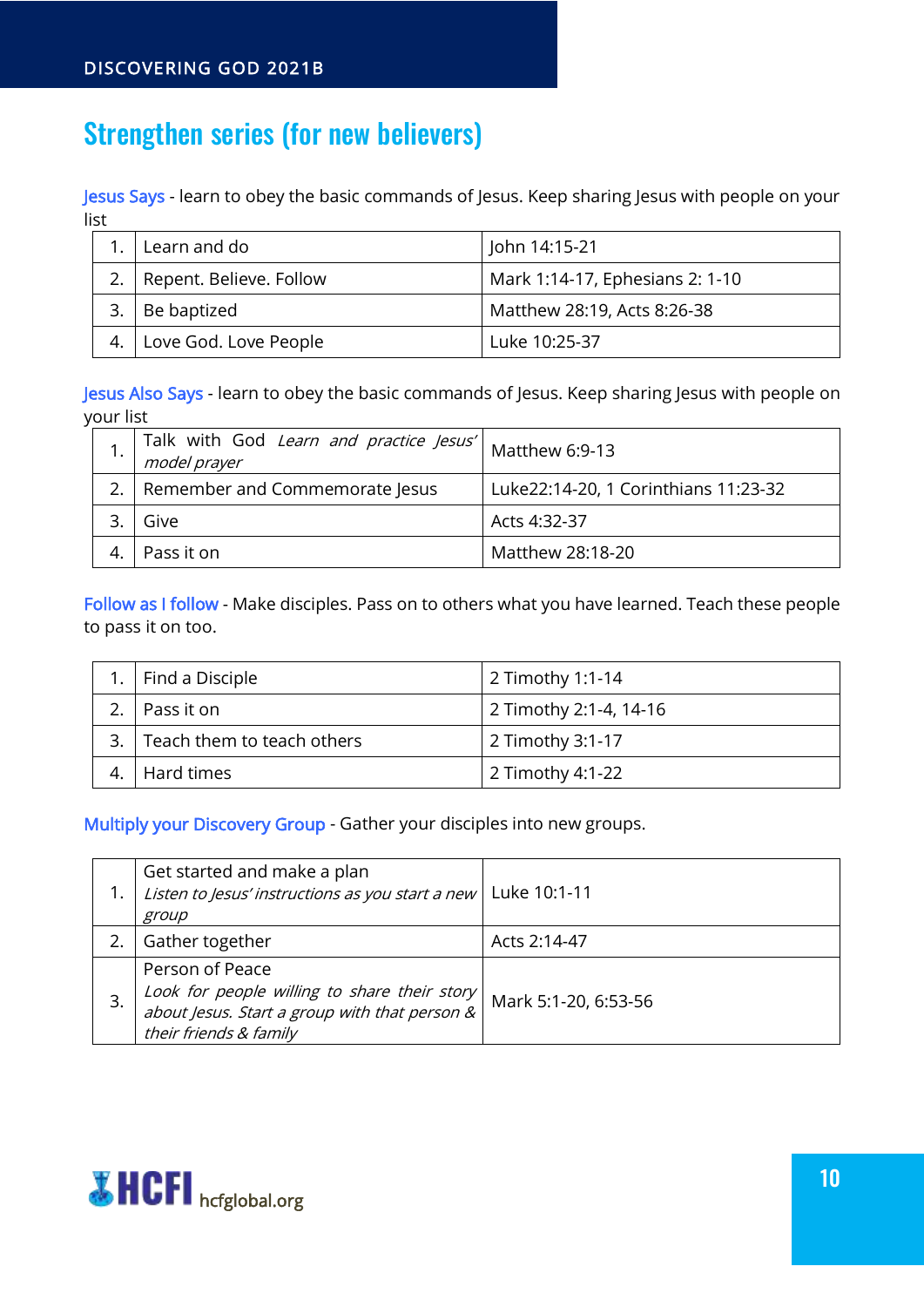Lead - learn how to lead a Discovery Group.

|    | Model (lead like this)       | John 13:1-17         |
|----|------------------------------|----------------------|
|    | Model (don't lead like this) | 3 John 5-14          |
|    | Assist                       | Mark 4:35-41         |
|    | Watch                        | Luke 10:1-11, 17, 20 |
| 5. | Leave Increase Expand        | Matthew 25:14-30     |

Go into community - learn how to reach your local community.

| Go: local                                     | Acts 1:1-8                                 |
|-----------------------------------------------|--------------------------------------------|
| <b>Go:</b> help the poor, share the Good News | Luke 7:11-23                               |
| <b>Go: wherever God sends</b>                 | Acts 10:9-48                               |
| <b>Go:</b> with a plan                        | Acts 13:1-3, 32-33, 38-39; 14:21-23, 26-27 |

Go into workplace – learn how to reach your workplace.

|    | <b>Go:</b> Do all your work for the glory of God,               | 1 Corinthians 10:31-33 |
|----|-----------------------------------------------------------------|------------------------|
| 2. | <b>Go:</b> Do all your work in the Name of Jesus                | Colossians 3:17-23     |
| 3. | <b>Go:</b> Collaborate with others to bring the sick to Jesus   | Mark 2:1-12            |
|    | <b>Go:</b> Do your work motivated by the compassion of<br>lesus | Matthew 9:36; 14:14    |
|    | Go: Work is serving the Lord (employers and<br>employees)       | Ephesians 6:5-9        |

Go global - learn how to reach the ends of the earth.

|    | <b>Go:</b> global         | Acts 1:1-8, Matthew 28:19-20        |
|----|---------------------------|-------------------------------------|
|    | Go: where God sends       | Acts 8:26-38                        |
| 3. | Go: to every people group | John 4:4-30, 39-41                  |
|    | <b>Go:</b> with a plan    | Acts 13:1-3, 32-33, 38-39; 14:21-23 |

#### Remember the basics - Learn what to do when you meet.

| 1. Jesus is First | Philippians 2:1-11 |
|-------------------|--------------------|
| 2. Talk with God  | Matthew 6:9-13     |

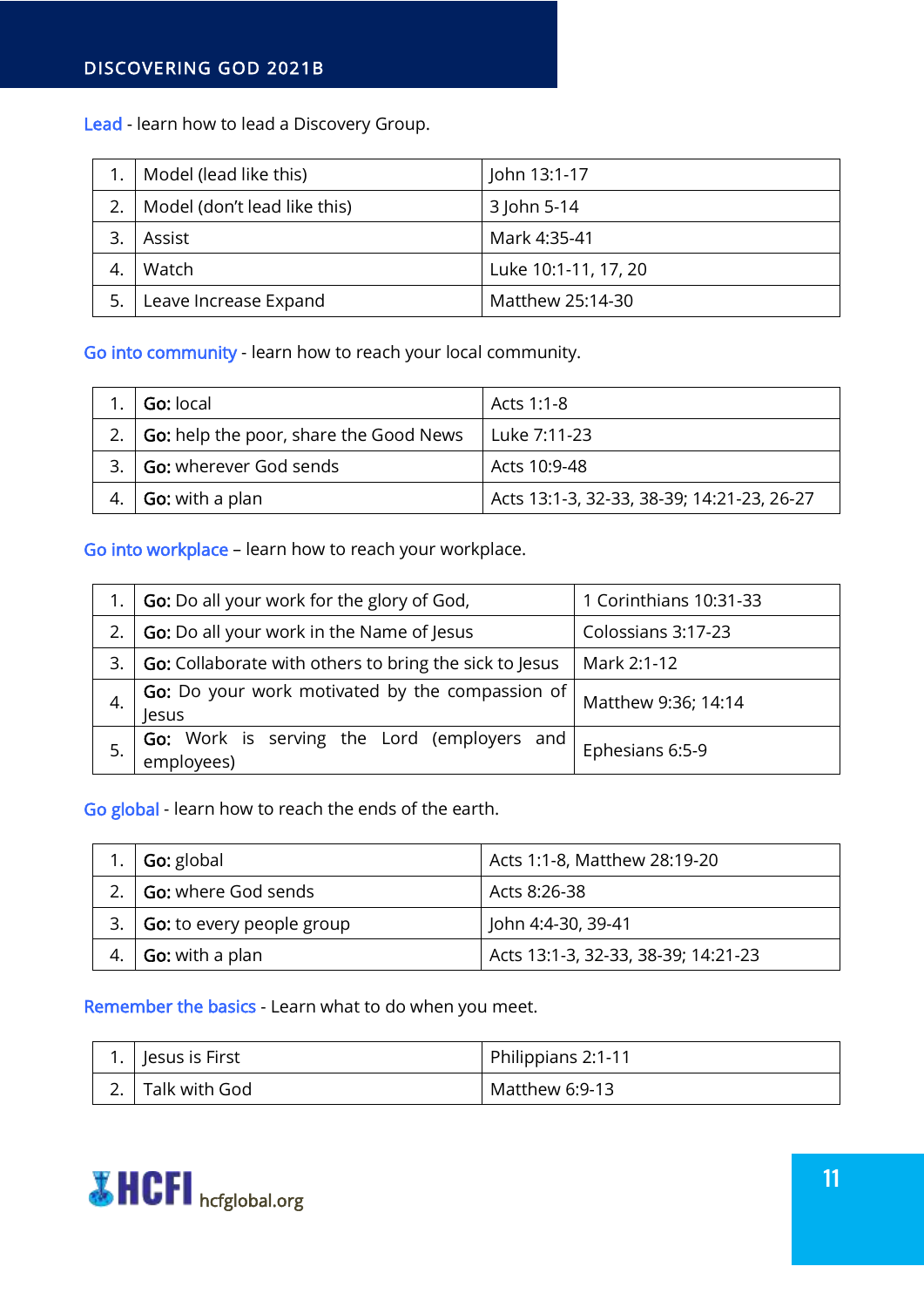#### DISCOVERING GOD 2021B

|     | 3. Community of believers | Hebrews 10:23-25  |
|-----|---------------------------|-------------------|
| -4. | The Bible                 | 2 Timothy 3:10-17 |

Commitment - learn to stay strong and keep following Jesus.

|    | Disobedience          | Jonah 1          |
|----|-----------------------|------------------|
|    | Commitment            | Jonah 2          |
| 3. | Obedience             | Jonah 3          |
| 4. | Obedience all the way | Jonah 4          |
|    | Use it or Lose it     | Matthew 25:14-30 |

### <span id="page-11-0"></span>What next?

Choose your own Bible passages and keep meeting. For example, you could go through different books of the New Testament, one chapter per meeting.

#### <span id="page-11-1"></span>More lists are available on hcfglobal.org/discipleship

For example: Discovering Jesus Christ (16 meetings) Discovering God's Kingdom (22 meetings)

On the last two pages you will find a description of how you could develop your relationship with Jesus Christ through a daily devotional time.

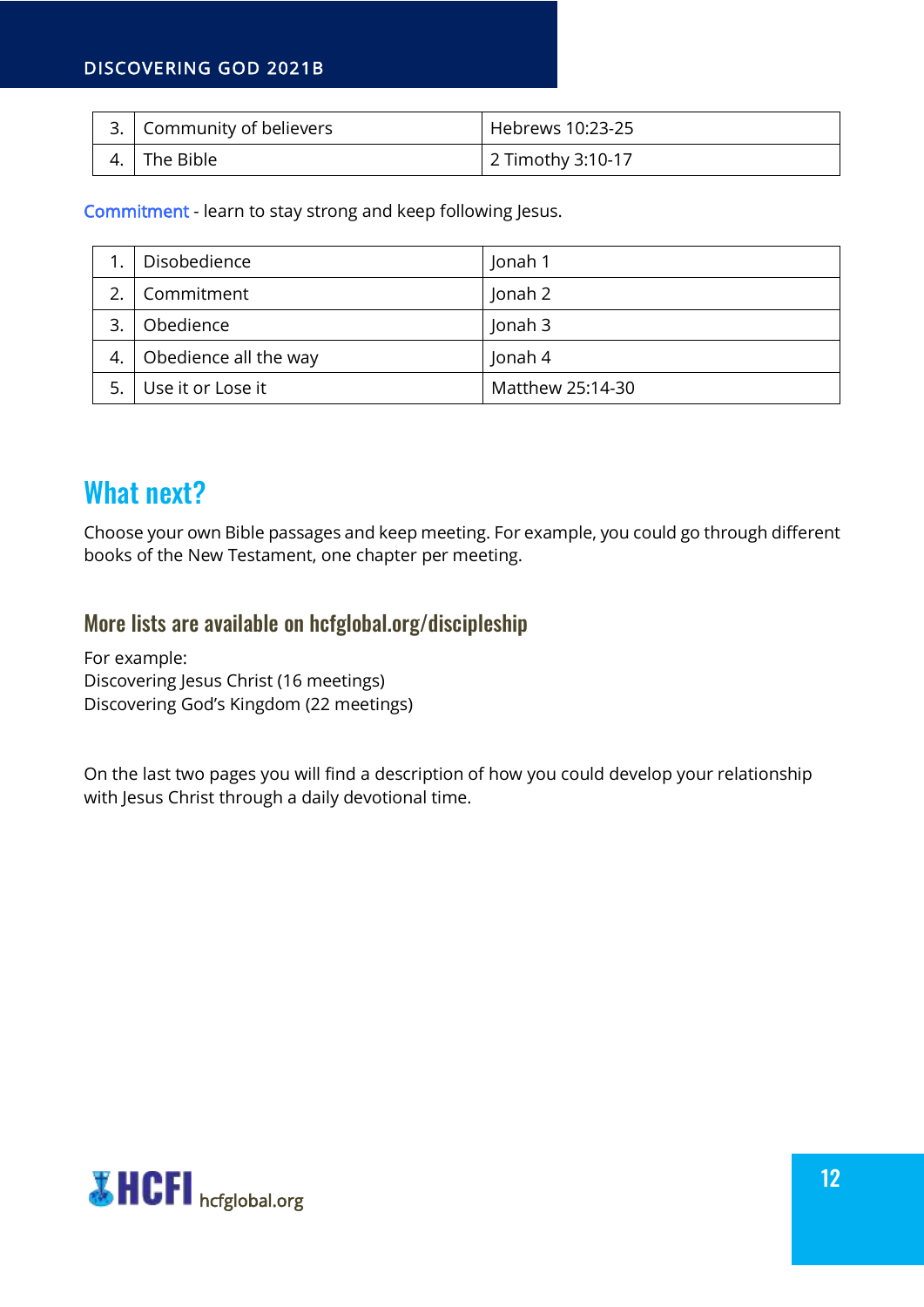# <span id="page-12-0"></span>**Guidelines for your daily devotional time: SOAPS**



## **S.O.A.P.S. Daily Devotional Time**

Use a systematic approach to go through the whole Bible in your daily devotional times

To start with, prayerfully read one chapter a day and use a devotional notebook to write down your SOAPS notes

Option one: Start at the beginning of the Bible and proceed from there

Option two: Switch between a chapter in the Old Testament and one in the New Testament on alternate davs

Option three: The Seven Sections Approach, which is explained later

Choose the option that works best for you

SOAPS UK 2021C www.hcfglobal.org www.icmda.net

**Use a Devotional Notebook to** record the five elements of your **SOAPS** 

1. S = Scripture: Prayerfully read one chapter of the Bible. Write down the portion of that chapter that speaks to you

- 2. O = Observation: What does this portion of the Bible say about God, His ways, people, you?
- **3.** A = Application: How does God want you to respond to what He said to you through His Word?
- 4. P = Prayer: Ask God to help you to respond to Him in a way that brings Him joy.
- 5. S = Share: With whom will you try to share what you learnt during your SOAPS time? I

**THCFI TICMDA** 

SOAPS UK 2021C www.hcfglobal.org www.icmda.net

 $\overline{2}$ 



13